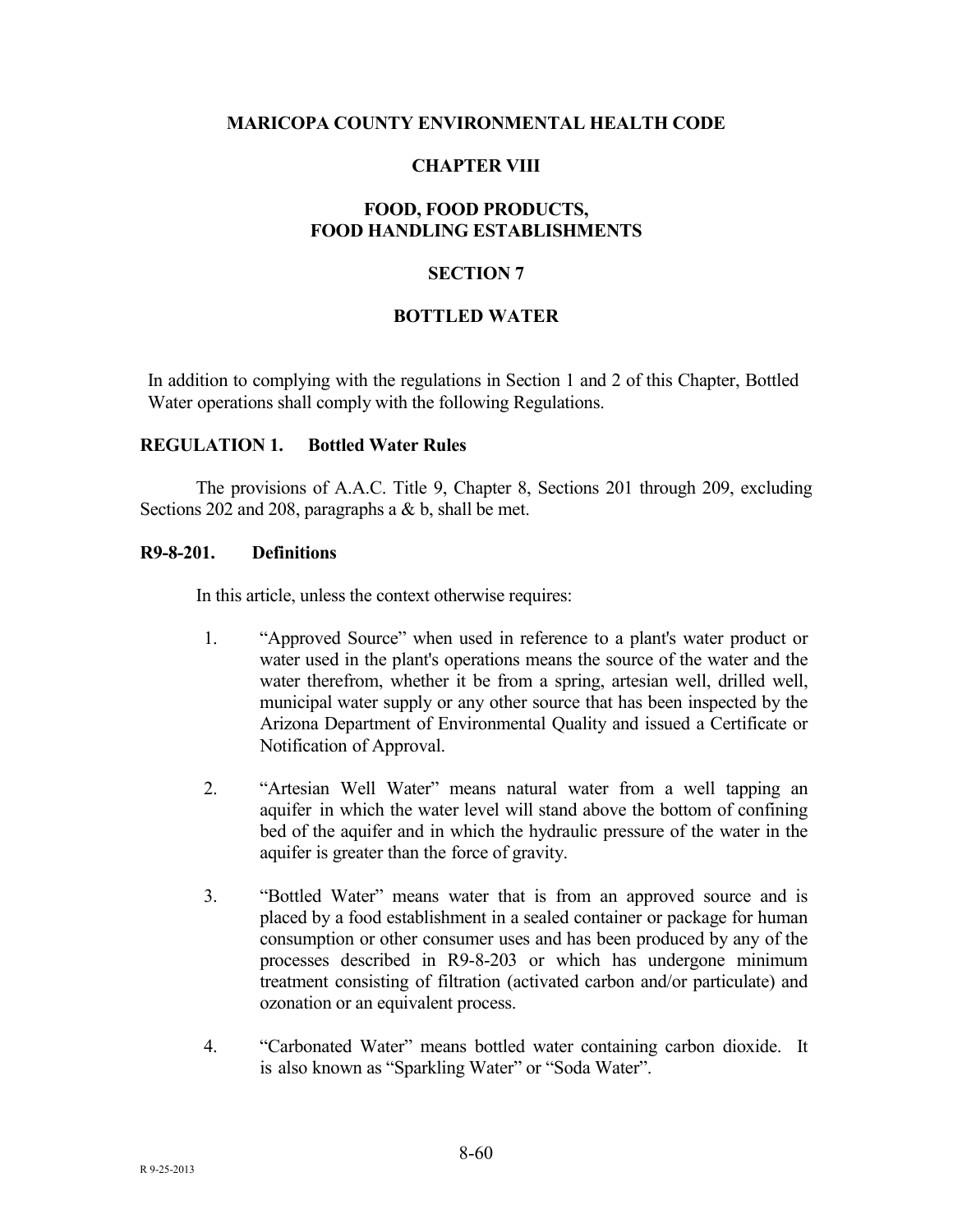- 5. "Cleaning-in-Place" means the automatic or mechanical cleaning and/or sanitizing of a stationary piece of equipment.
- 6. "CFR"; means the Code of Federal Regulations.
- 7. "Department" means the Arizona Department of Health Services or a local Health Department designated by the Director.
- 8. "Distilled Water" means water which has been produced, a process of distillation and meets the definition of purified water on page 1124 in the United States Pharmacopeia (21st Rev.) dated 1985, Mack Publishing Company, Easton, Pennsylvania, 18042, Incorporated herein by Reference and on file with the Office of the Secretary of State.
- 9. "Drinking Water" means water obtained from an approved source for purposes of human consumption.
- 10. "Filler Equipment" means a machine used for the purpose of bottling or packaging liquids.
- 11. "Fluoridated Water" means water containing naturally occurring or added fluoride ion and complying with The Food and Drug Administration Quality Standards set forth in 21 CFR §103.35.d.2 (4-1-89 Ed.), Incorporated herein by Reference and on file with the Office of the Secretary of State.
- 12. "Mineral Water" means "Natural Water" that contains not less than 500 parts per million dissolved mineral solids and whose source is approved by the Arizona Department of Environmental Quality.
- 13. "Mineralized Water" means water which has been modified by the mineral addition or deletion and contains not less than 500 parts per million dissolved mineral solids and whose source is approved by the Department of Environmental Quality.
- 14. "Natural Water" means spring, artesian well or well water, derived from an underground formation, which is unmodified by blending with water from another source or by mineral addition or deletion but may be treated to reduce the concentration of any substance, except minerals, to meet the Safe Drinking Water Standards established by the Arizona Department of Environmental Quality.
- 15. "Naturally Carbonated" or "Naturally Sparkling" means water that contains carbon dioxide and that emerges from the source and is bottled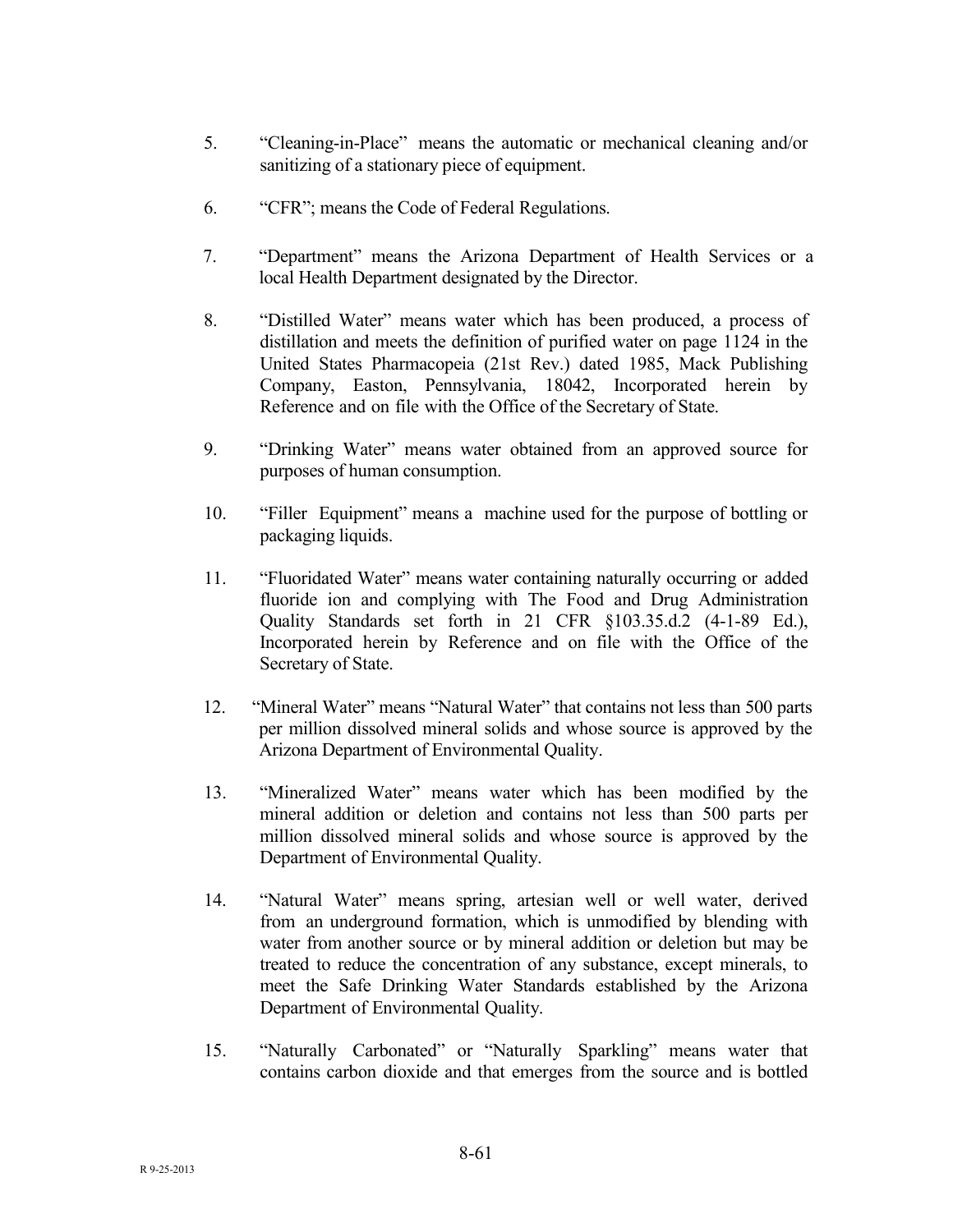directly with its entrapped gas or from which the gas is mechanically separated from the water and later reintroduced into the water at the time of bottling.

- 16. "Purified Water" means water produced by distillation, deionization or reverse osmosis and meets the definition of purified water on page 1124 in the United States Pharmacopeia (21st Rev.), dated 1985, Mack Publishing Company, Easton, Pennsylvania, 18042, Incorporated herein by Reference and on file with the Office of the Secretary of State.
- 17. "Soda Water" means bottled water containing carbon dioxide.
- 18. "Sparkling Water" means bottled water containing carbon dioxide.
- 19. "Spring Water" means water other than artesian that is derived from a natural underground stratum that flows naturally or by external enhancement to the surface through a natural orifice, or from a bore hole adjacent to the natural orifice and which meets the requirements of "Natural Water".
- 20. "Well Water" means water from a hole bored into the ground which taps the water of the aquifer and which meets the requirements of "Natural Water".

# **R9-8-203. Processing Practices**

- a. All bottled water processed or sold in Arizona shall be processed and packaged in accordance with the U.S. Food and Drug Administration's Good Manufacturing Practice Regulations for Bottled Water beginning at 21 CFR § 129 (4-1-89 ED.), Incorporated herein by Reference and on file with the Office of the Secretary of State.
- b. Bottled water shall not be processed or bottled through a line or other equipment used for any other purpose, except that filler equipment used to bottle liquids intended for human consumption may also be used to bottle water, provided:
	- 1. Filler and processing equipment, unless specifically designed for cleaning-in-place, shall be completely disassembled and cleaned after each use and sterilized after assembly.
	- 2. A separate set of gaskets, o-rings and similar flexible materials is used for bottling water.
	- 3. A physical break exists between all processing lines at the filler inlet.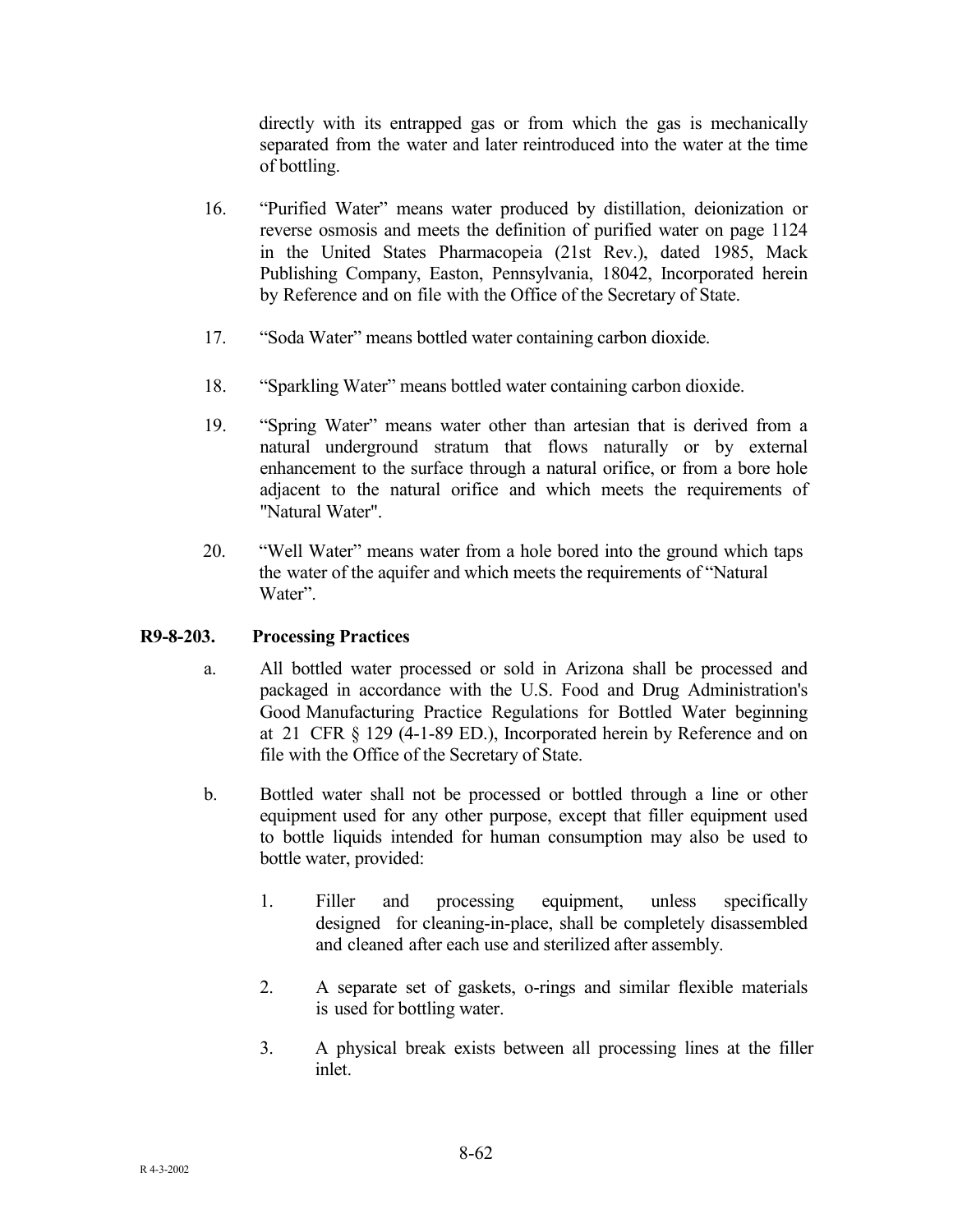c. The provisions of R9-8-203(b**)** shall not apply to soft drink bottling operations processing carbonated water.

# **R9-8-204. Labeling Requirements**

- a. All bottled water processed or sold in Arizona shall conform to the requirements established in A.R.S. §36-906, and shall be labeled in compliance with one of the following standards:
	- 1. Mineral water shall be labeled "Mineral Water" or "Natural MineralWater".
	- 2. Mineralized water shall be labeled "Mineralized Water".
	- 3. Spring water shall be labeled "Spring Water" or "Natural Spring Water".
	- 4. Naturally carbonated or naturally sparking water shall be labeled with the words "Naturally Carbonated" or "Naturally Carbonated" or "Naturally Sparkling".
	- 5. Bottled water which contains carbon dioxide, other than "Naturally Carbonated or Naturally Sparkling", shall be labeled with the words "Carbonated" or **"**Sparkling" or "Soda Water".
		- 6. Well water shall be labeled "Well Water" or "Natural Well Water".
		- 7. Artesian well water shall be labeled "Artesian Well Water", "Natural Artesian Well Water" or "Natural Well Water".
		- 8. Purified water shall be labeled "Purified Water" and the method of preparation shall be stated on the label except that purified water produced by distillation may be labeled "Distilled Water".
		- 9. Drinking water shall be labeled "Drinking Water".
- b. Any bottler distributor, or vendor of bottled water whose corporate name, brand name or trademark contains the words "Well", "Artesian Well", "Natural"**,** or any derivation of these words shall label each bottle with source of the water in typeface at least equal to the size of the typeface of the corporate name or trademark if the actual source of the bottled water is different from the source stated in the corporate name, brand name or trademark.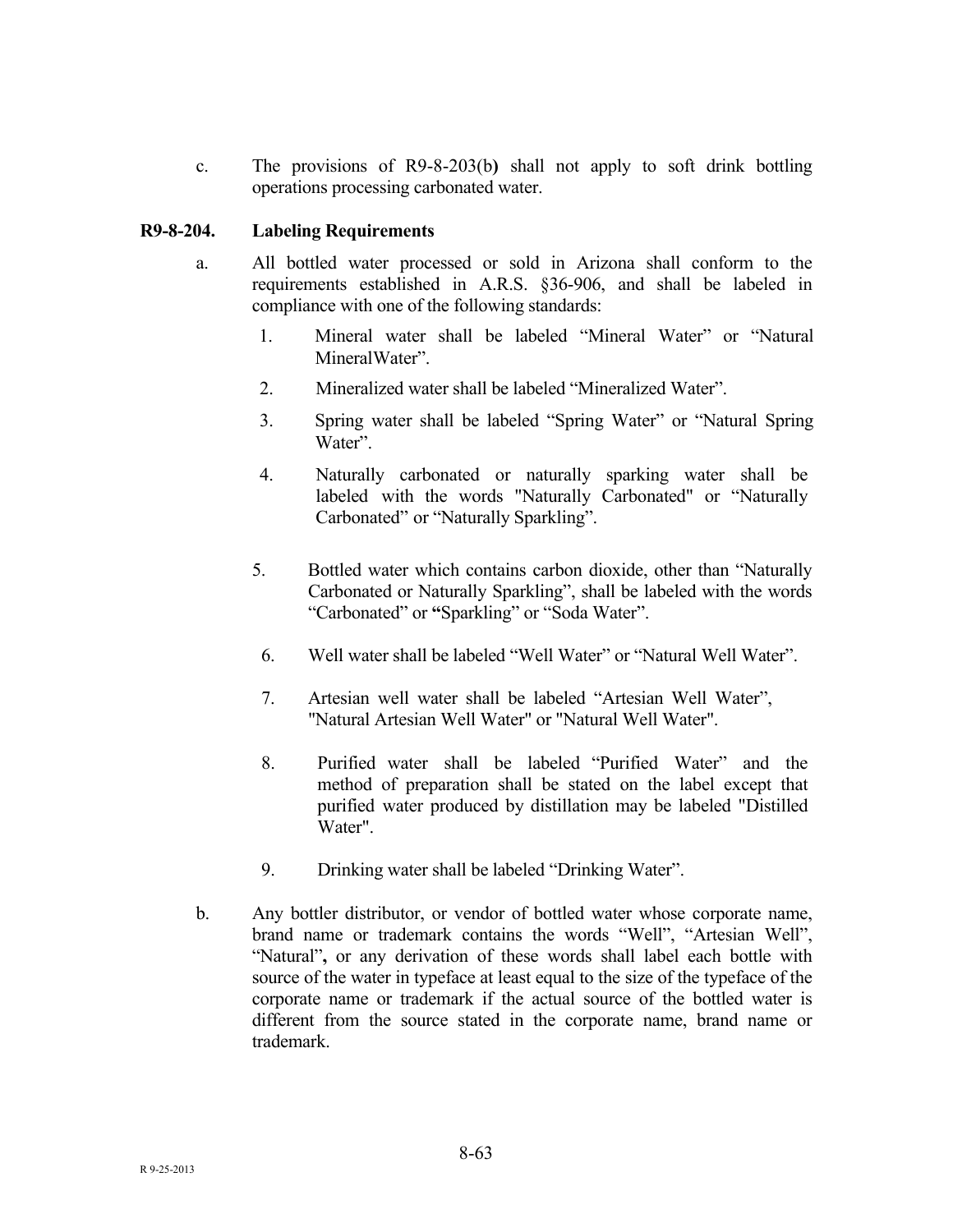- c. The use of words "Spring", "Spring Fresh", "Spring Brand", "Spring Type" or other language containing the word "Spring" in a corporate name, brand name or trademark, or in describing the water, is prohibited unless the water is "Spring Water" as defined in R9-8-201.
- d. Supplemental printed information and graphics concerning recognized uses of the water may appear on the label but shall not imply properties of the product or preparation methods which are not accurate.

# **R9-8-205. Source Water Sampling**

- a. Samples shall be taken of approved sources of water by plant operators or their agents according to the schedule established in A.C. R18-4-223.
- b. Sampling and analysis shall be by laboratories certified in accordance with A.A.C. R9-14-602 and shall be in addition to any sampling performed by the Department.
- c. Original laboratory records of bacteriological analyses shall be kept by the bottler for five years. Records of chemical analyses shall be kept for ten years.

# **R9-8-206. Finished Product Sampling**

- a. To assure that the plant's production of bottled water is in compliance with 21 CFR § 103.35 (4-1-89 Ed.), incorporated herein by reference and on file with the Office of the Secretary of State, the plant shall have the following analyses performed by a laboratory certified according to the provisions of A.A.C. R9-14-602:
	- 1. A representative sample from a batch or segment of a continuous production for each type of bottled water produced by the plant shall be analyzed weekly for microbiological purposes.
	- 2. A representative sample from a batch or segment of a continuous production for each type of bottled water produced by the plant shall be analyzed annually for chemical, physical and radiological compliance.
- b. The representative samples required in subsection a above shall be derived from the bottled product.
- c. Records of the sampling and analyses shall be maintained on file at the place of operation for a period of two years and shall be made readily available to the Director.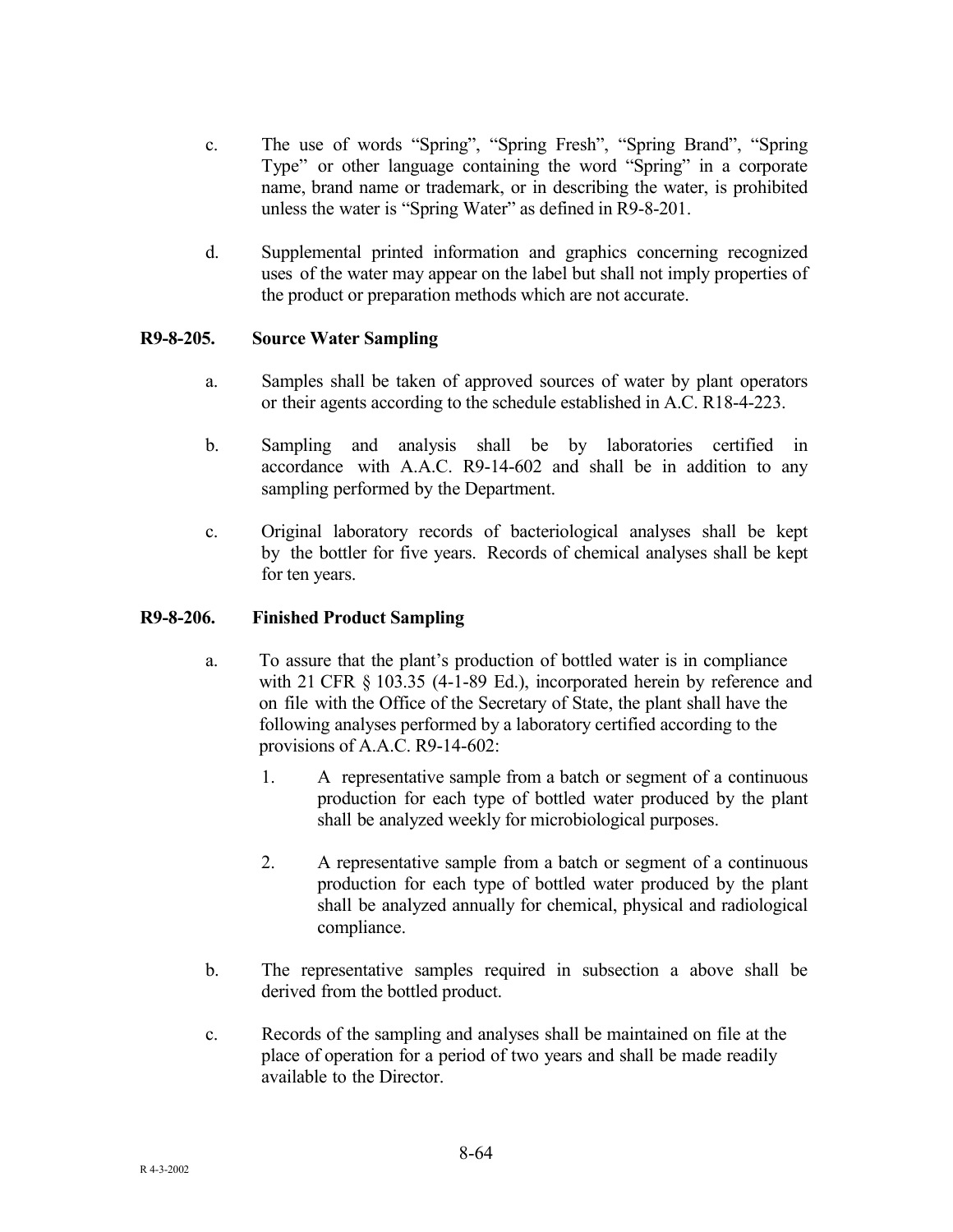## **R9-8-207. Transportation Vehicles**

- a. Bottled water shall be transported in vehicles used only for the transportation of food and other non-toxic products.
- b. All vehicles transporting bottled water shall be clean and shall protect the bottled water from dust, dirt, insects**,** and other vermin.

#### **R9-8-209. Public Nuisance**

- a. Any water supply, label, premises, equipment, process**,** or vehicle which does not comply with the minimum standards of this article shall be considered a public nuisance.
- b. All bottled water public nuisances shall be abated by revocation of the bottling establishment's permit or through the procedures established in A.R.S. §36-601 or by any other means permissible by law.

# **REGULATION 2. Sanitation**

 Every bottled water plant in which is carried on the process of placing water from an approved source into a sealed container or package shall be operated and maintained in a clean and sanitary condition and in compliance with the appropriate parts of Chapter VIII, Section 1, the general Regulations of this code, and with the specific provisions of this Section.

# **REGULATION 3. Permit Required**

No person shall operate a bottled water plant without holding a valid Permit to do so from the Department.

All bottled water processors shall be inspected prior to issuance of a Permit and once every six months thereafter for compliance with the minimum standards of this Article.

# **REGULATION 4. Water Quality and Source**

a. All bottled water processed in Arizona shall be obtained from a source whose quality is approved by the Director of the Department of Environmental Quality or a local Health Department designated by the Director in accordance with provisions of the A.A.C., Title 18, Chapter 4, Article 2.